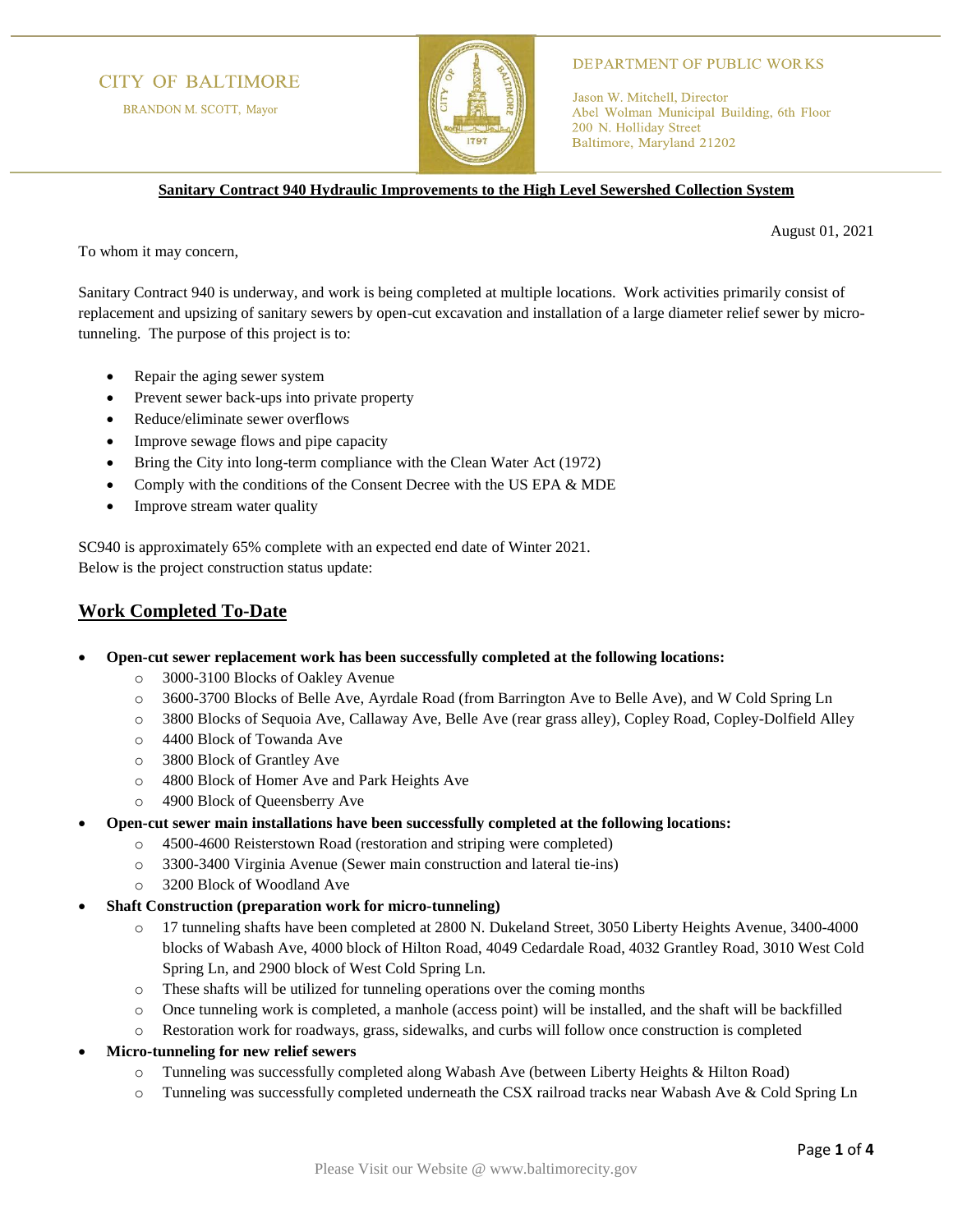# **Work Underway (Ongoing)**

### • **Roadway, sidewalk, and grass restoration**

- o Work entails replacement of impacted concrete roadways, asphalt roadways, curbs, sidewalks and grass
- o "No Parking" signs may be installed as required to complete restoration work
- $\circ$  Temporary traffic modifications may be implemented while roadway repairs are underway
- o Work will take place during normal work hours, excluding holidays and weekends
- o Scheduled areas include:
	- Ayrdale Road (from Barrington Ave to Belle Ave)
	- 3600-3700 Blocks of W Cold Spring Ln
	- 3800 Blocks of Sequoia Ave, Callaway Ave, Belle Ave (rear grass alley), Copley Road, Copley-Dolfield Alley, Grantley Ave

### • **Restoration in the wooded area behind the 4000 Block of Hilton Rd**

- o Access for construction is utilizing existing work areas near 4054 Hilton Road (no new impacts to drivers)
- o Perimeter safety fencing has been installed to prevent unauthorized access and ensure public safety. This fencing will remain in place through the end of the year while the site is fully restored
- o Restoration work for soil replenishment in the disturbed areas is underway
- $\circ$  Restoration work for trees will take place in Fall 2021 when it is seasonally appropriate
- o The guardrails and roadways at the Wabash-Hilton bend will take place once construction is complete.

### • **Microtunneling for new relief sewer is underway at Wabash & Cold Spring towards Belle Ave (in front of MTA)**

- o Heavy machinery is being utilized above and below the ground. Construction noise is expected.
- o Minor vibrations may be felt in the vicinity of the work area. This is normal
- o The excavated shafts will be utilized for tunneling operations over the coming months
- o The tunneling shafts will remain in place for approximately 4 months while ancillary activities are completed
- o The modified traffic pattern will remain in effect through Winter 2021.
- o A new temporary signal light pole has been installed to hang temporary traffic signals
- o Active tunneling work is expected to take 3-4 weeks to complete

### • **Microtunneling for new relief sewer is underway from Wabash & Belle Ave towards Hilton Road**

- o Work will take approx. 8-10 weeks to complete.
- o Heavy machinery is being utilized above and below the ground. Construction noise is expected.
- o Minor vibrations may be felt in the vicinity of the work area. This is normal.
- o The existing modified traffic patterns along Wabash Ave will remain in effect through Winter 2021
- o Once all tunneling work is completed along Wabash Ave, manholes (access points) will be installed, and the shafts will be backfilled.
- o Restoration work for roadways, grass, sidewalks, and curbs will follow later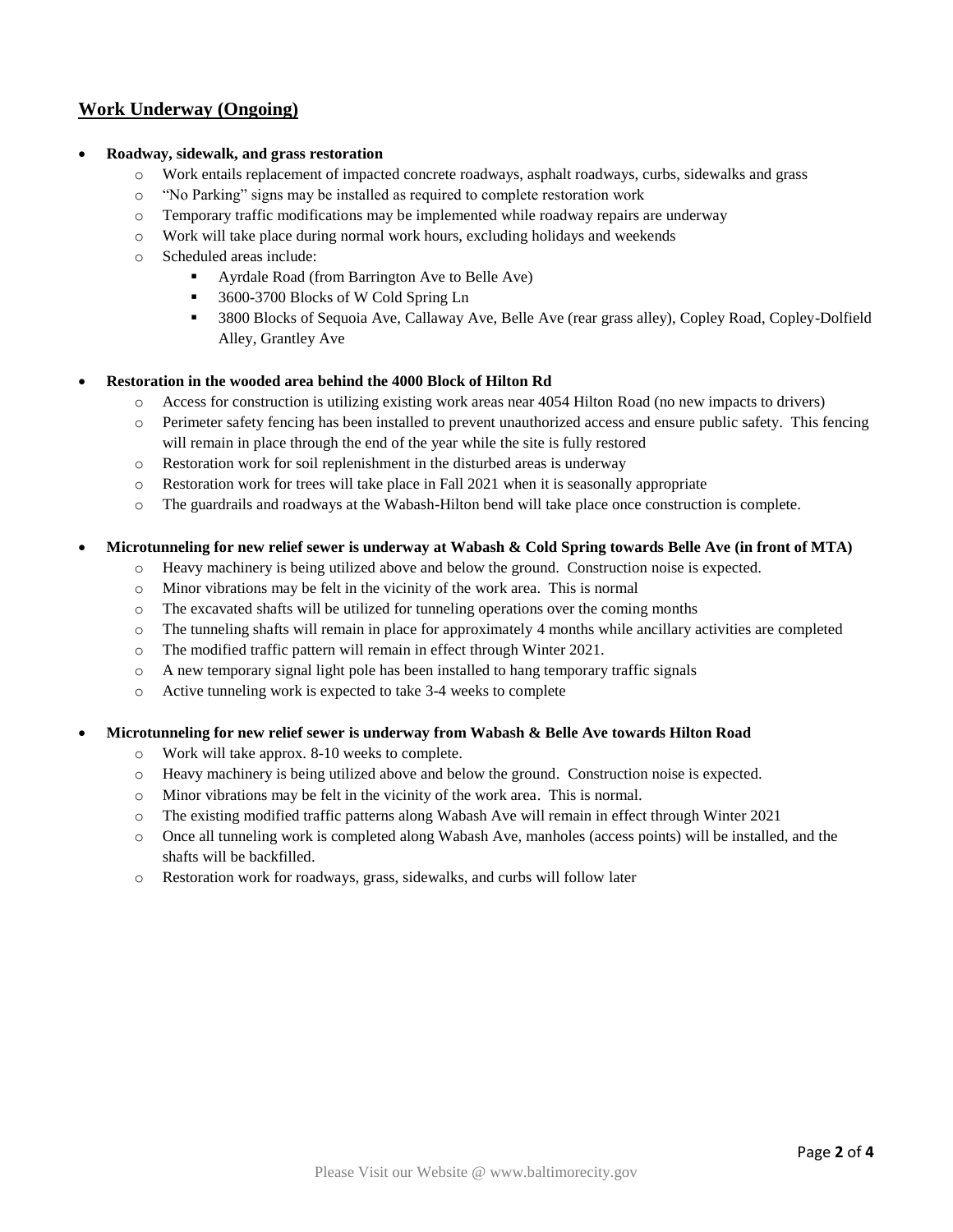# **Upcoming Work (August-September 2021)**

- **Site restoration work for all streets previously impacted during pipe and manhole construction**
	- o Work will entail replacement of impacted concrete roadways, asphalt roadways, curbs, sidewalks and grass
	- o "No Parking" signs may be installed as required to provide space for work
	- o Temporary traffic modifications may be implemented while roadway repairs are underway
	- o Work will take place during normal work hours, excluding holidays and weekends
	- o Scheduled areas include:
		- 3000-3100 Blocks of Oakley Avenue
		- 3300-3400 Blocks of Dupont & Virginia Avenue
		- 3600-3700 Blocks of Belle Ave & W Cold Spring Ln
		- 3800 Blocks of Callaway Ave, Copley Road, and Grantley Ave
		- 4400 Block of Towanda Ave (north end)
		- 4800 Block of Homer Ave & Park Heights Ave
		- 4900 Block of Queensberry Ave

#### • **Open-cut sewer main replacement will proceed along the 4900 Block of Queensberry Avenue**

- o Work will entail excavating to replace and upsize the existing sewer main
- o Heavy machinery will be used for the pipe construction work (construction noise is expected)
- o Work will take place in the southbound lane of Queensberry Ave.
- o No interruptions to water or sewer service are anticipated.
- o No-Parking signs have been installed where work will be taking place.
- o Work is expected to take approximately 3-4 weeks to complete.

#### • **Open-cut sewer main replacement will continue along the 3600 block of Belle Avenue (Dolefield to Callaway)**

- o Work entails excavating to replace and upsize the existing sewer main
- o Heavy machinery will be used for the pipe construction work (construction noise is expected)
- o Work will take place in the eastbound lane of Belle Avenue.
- o Flaggers are being utilized to safely control the flow of traffic during work.
- o Temporary traffic detours may be implemented on occasion.
- o No interruptions to water or sewer service are anticipated.
- o No-Parking signs have been installed where work will be taking place.
- o Work is expected to take approximately 3-4 weeks to complete.

### • **Installation of new sewer manholes along 3400-4000 Wabash Ave (Liberty Heights Ave to Hilton Road)**

- o Work entails of installation of large precast access point structures to connect the newly installed pipes.
- o Work will take approx. 4-6 weeks
- o Heavy machinery is being utilized above and below the ground. Construction noise is expected.
- o After the manholes are installed, the shafts will be backfilled and prepared for final site restoration
- o Restoration work for roadways, grass, sidewalks, and curbs will begin Fall 2021, when seasonally appropriate